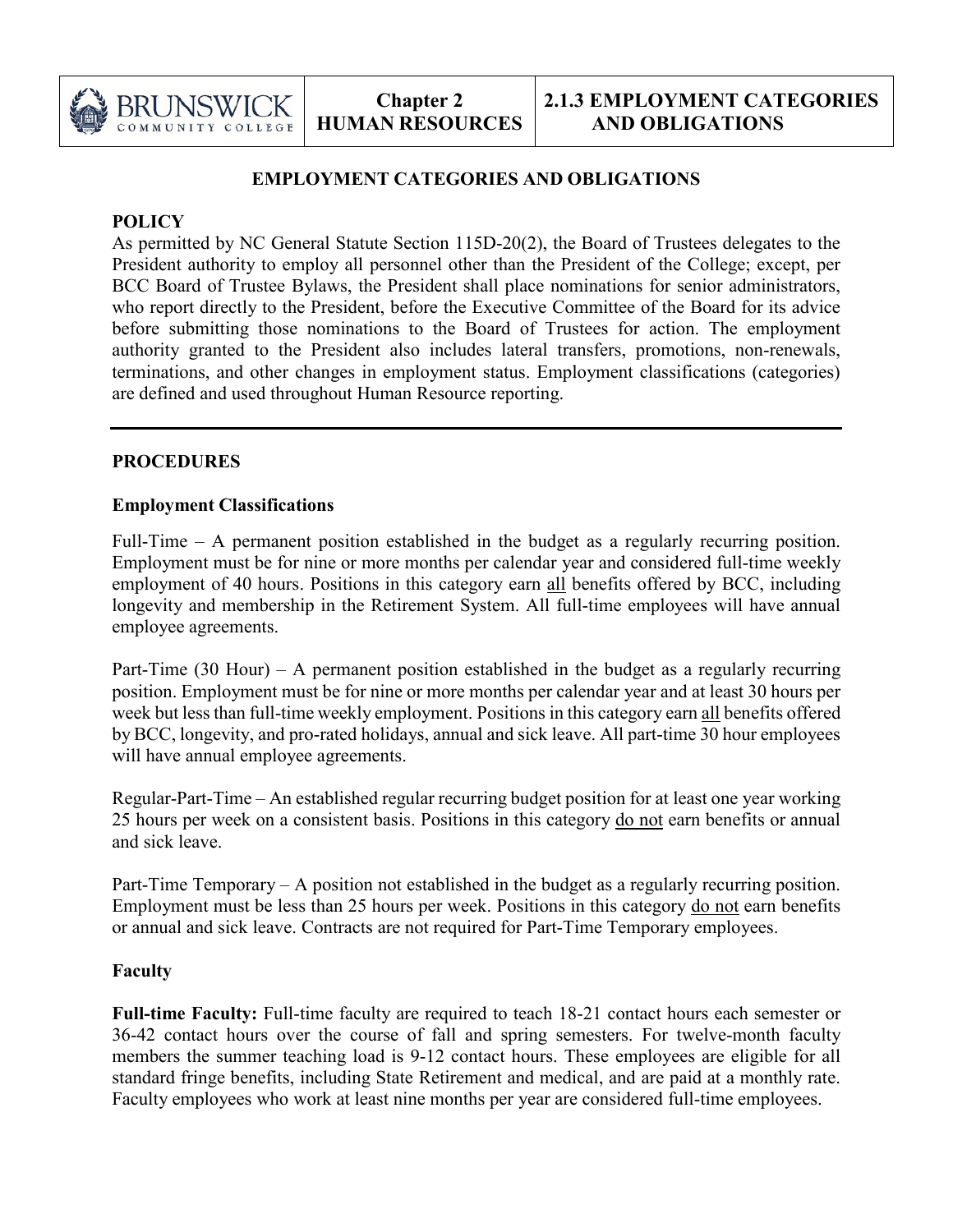

**Full-time Term Instructors:** These faculty are responsible for teaching a full course load as any other full-time faculty member. They are paid by the month and are given work contracts that are nine months or less. Term contracts are evaluated for continuance or conversion to a regular contract based on course and department demands, College needs, and financial feasibility. As full-time employees, these individuals are all standard fringe benefits.

Part-time Faculty Members: Part-time faculty members employed by BCC are contracted to teach a specified number of contact hours per semester. The contracted remuneration per course taught covers direct instructional contact hours and, depending on the instructional category, indirect instructional activities such as class preparation and grading, including one office hour per week per contracted course.

**Curriculum Adjunct Instructors**: Adjunct Instructors are responsible for teaching an entire course, including lab/clinical hours. They are paid by the week, month, or course and are not eligible for standard fringe benefits. The maximum Part-time curriculum adjunct faculty load is 12 contact hours.

**Curriculum Adjunct Clinical/Lab Instructors:** Responsible for conducting only the lab/clinical portion of a course or program. They are paid by the hour, week, month, or course and are not eligible for standard fringe benefits. The maximum part-time curriculum adjunct faculty load for clinical/lab instructors is 12 contact hours.

**Part-time Continuing Education Instructors:** Occupational Extension Instructors are responsible for teaching all or part of a course, including lab, clinical, or hands-on instruction. They are paid by the hour, week, month, or course, and are not eligible for standard fringe benefits.

**College and Career Readiness Instructors**: These instructors are responsible for teaching an entire course or part of a course, including labs. Unless designated as 30 hour employees, they are paid by the hour, week, month, or course, and are not eligible for standard fringe benefits. The maximum part-time instructor work load in Continuing Education is 25 hours per week and are not eligible for standard fringe benefits.

## **STAFF**

**Full-time Staff:** The normal work load for a staff member is 40 hours a week. Staff members may be expected to work irregular hours or during the weekend. These employees are eligible for all standard fringe benefits, including State Retirement and medical, and are paid at a monthly rate. Full-time employees that work less than a 40-hour work week will have pro-rated vacation and sick leave benefits.

Part-time Permanent Staff: Part-time permanent staff must be employed for at least one year working 25 hours per week on a consistent basis. This limit of 25 hours per week includes all employment by any and all divisionsof the College. Any exception to these work hours must be